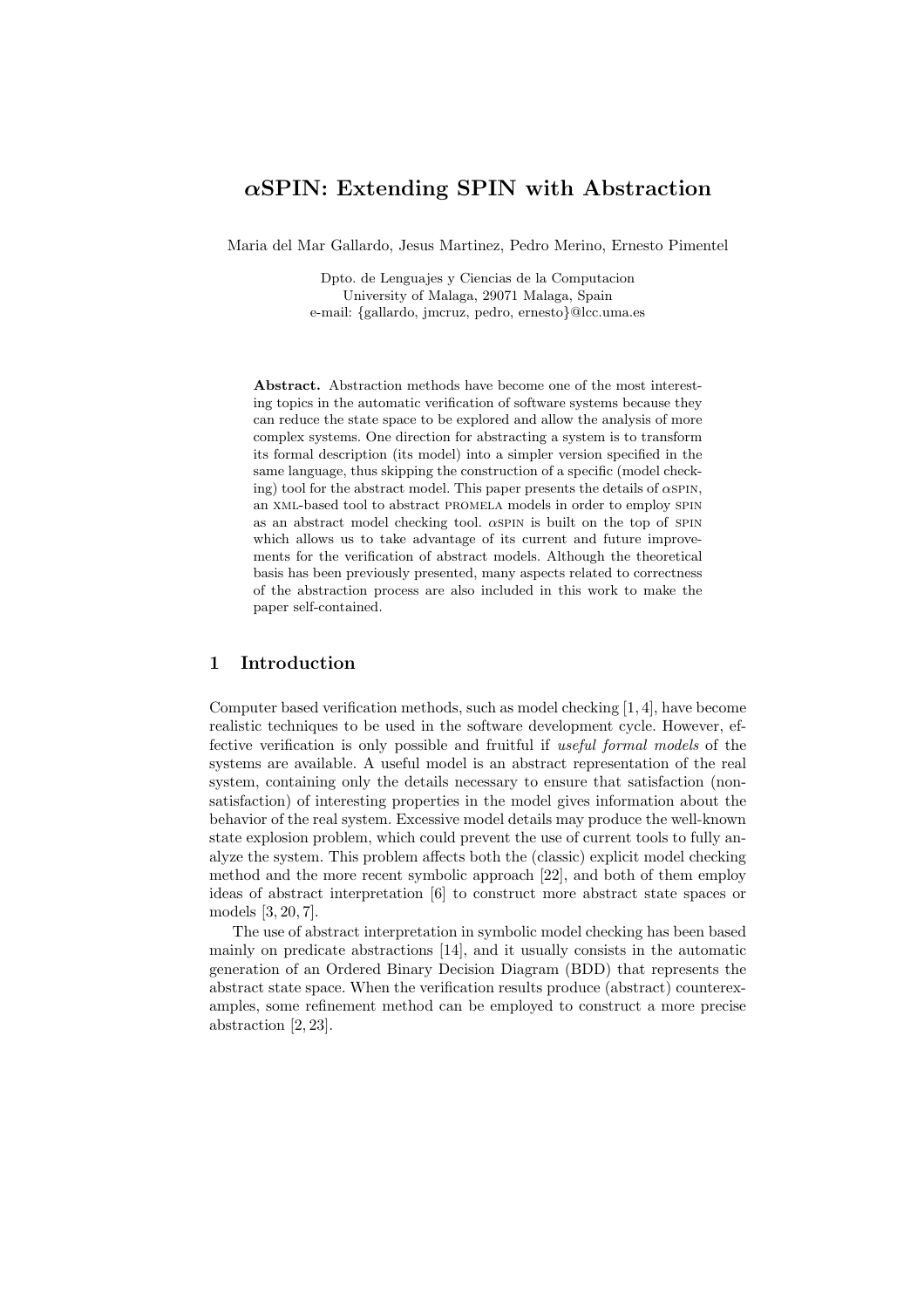From our point of view, in explicit model checking the abstract state space should not be constructed prior to verification, so it must be constructed onthe-fly. Furthermore, it seems a good practice to employ the same language for the original (concrete) and the abstract models, in such a way that the same tool can be employed to verify both systems and the results can be more easily related. Many authors consider explicit model checking very suitable for software systems. For this reason, it is convenient to focus efforts in obtaining automatic methods to exploit abstraction in this context.

This paper presents an approach to extend explicit model checkers with abstraction capabilities. Although the approach can be applied to different tools, we present  $\alpha$  spin, a tool to introduce abstraction in the model checker spin [16, 17].  $\alpha$ SPIN is based on using abstract interpretation to obtain more abstract models by automatic syntactic transformation of promela. The inclusion of automatic abstraction in explicit model checking must improve some of the classical steps enumerated by Clarke et al. in their initial proposal [3]: a) defining one abstraction function  $\alpha$  suitable for the temporal property to be verified, b) the construction of the abstract model (or the abstract state space) and c) relating the verification results to the behavior of the initial (concrete) model.

As regards step a), we propose the use of an abstraction library with previously defined functions that can be selected by the user depending on the property to be analyzed. That is,  $\alpha$  should preserve the relevant information for this property and eliminate the non-relevant information [10]. Function  $\alpha$  defines the data approximation and the abstraction of the simplest language operations' behaviour. Although  $\alpha$  is selected by the user from a repository of well defined functions,  $\alpha$ SPIN includes strategies to assist the users in the selection (mainly by using static analysis to find out information from the model and the property).

Our method to construct the abstract model (step b) is based on working on xml in order to be as independent as possible of the actual modelling language, so that the technique can be applied to other model checkers. Using xml also allows us to take advantage of currently available tools and APIs to process xml documents [11].

Finally, with respect to step c), we introduce the notion of non-standard verification to relate the results in the abstract and the concrete model [13]. The abstract model allows us the efficient verification of absence of deadlock and temporal properties encoded with Linear Time propositional temporal Logic  $(LTL)$  [21].

There are other tools that add some kind of abstraction to spin, but they mainly follow the *model extraction* approach. This method consists in producing a high level model from the source code (C, Java) to be analyzed with some existing model checking tool like spin, as implemented in Feaver [18], Bandera [5] or JPF [15] (first version).  $\alpha$ SPIN may be considered as complementary to these tools for two reasons. First,  $\alpha$ SPIN could be employed in the first designs of concurrent software or protocols whereas Feaver, Bandera and JPF are more suitable when the final code has been written. Secondly, given that PROMELA is the target notation in these tools, our abstraction method provides an additional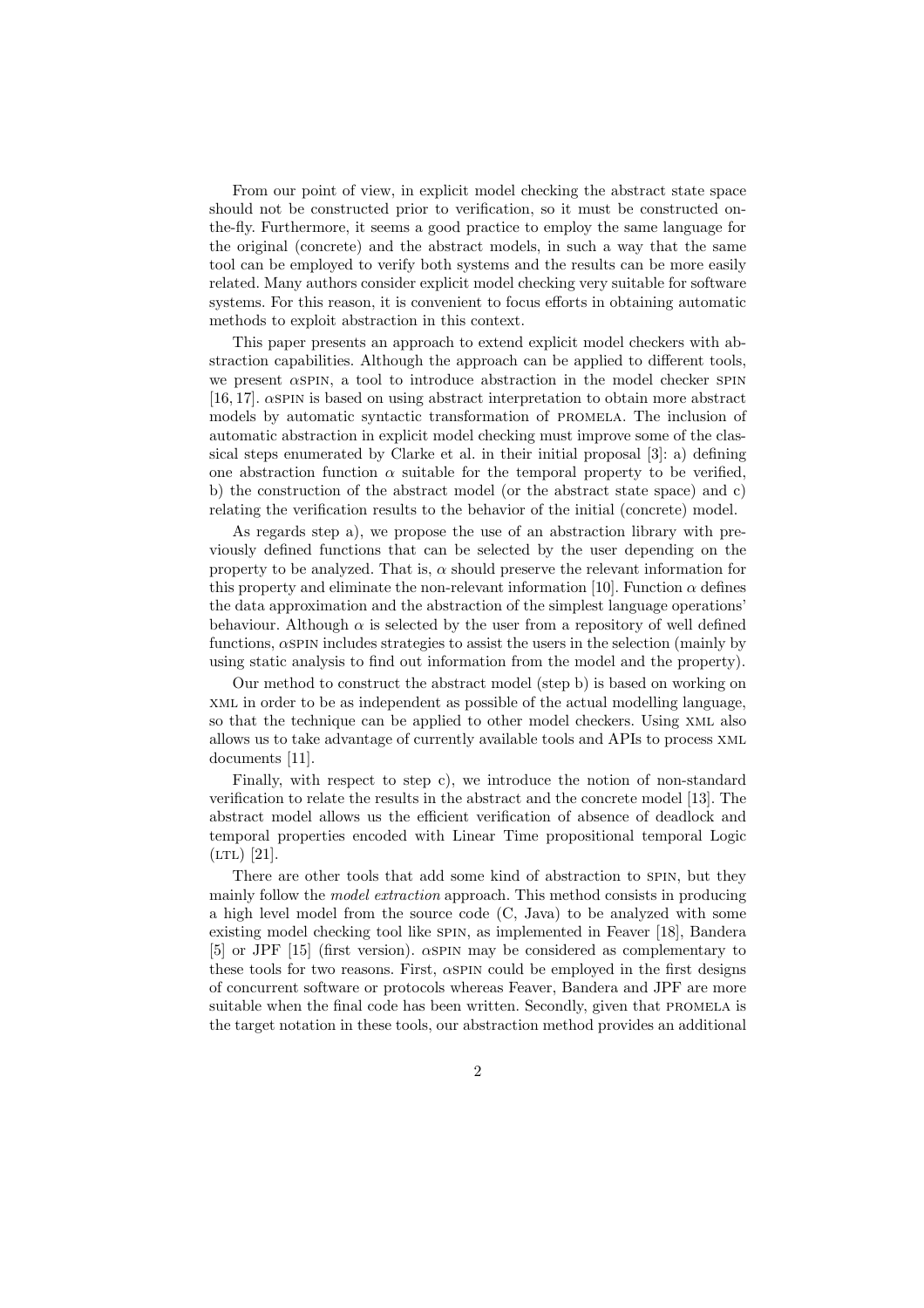way to optimize the verification of software systems following the model extraction approach. Maybe BANDERA toolset is the closest to our proposal. However, we are mainly interested in the verification of LTL formulas. Additionally, our contribution is the use of xml to represent the whole library and the precise definition of the correctness conditions to be held by the functions before being stored in the library.

 $\alpha$ SPIN has been implemented on top of SPIN, which allows us to take advantage of its current and future improvements for the verification of abstract models. The result is that  $\alpha$  spin maintains compatibility with future versions of promela and spin and also with current extensions such as Pspin(for parallel verification), dspin(for promela with dynamic structures) and xspin/Project (for management of verification results) which were presented in [8]. Documentation and current and future versions of  $\alpha$ SPIN can be found at [25].

The paper is organized as follows. Section 2 contains some preliminary background on the main topics of the paper. Section 3 gives some methodological aspects about the use of the tool. Section 4 presents the theoretical basis to support correct abstraction by transformation of promela. Some of the concepts were previously presented in [10]. In Section 5, we give details on the use of XML to support automatic constructions of the models. Section 6 contains some implementation details of  $\alpha$ SPIN and an explanatory application. In Section 7, we discuss the main contributions of the work and Section 8 presents conclusions.

# **2 Preliminaries**

In this section, we give some details about PROMELA, LTL, SPIN and XML.

#### **2.1 PROMELA, LTL and SPIN**

In the last few years, spin has become one of the most employed model checkers in both academic and industrial areas. It supports the verification of usual safety properties (like deadlock absence) in systems written in the modelling language PROMELA as well as the analysis of complex requirements (regarding the evolution of the system) expressed with Linear Temporal Logic (LTL). By default, given a LTL formula, SPIN translates it into an automata that represents an undesirable behavior (which is claimed to be impossible). Then, verification consists in an exhaustive exploration of the state space searching for executions that satisfy the automata. If such an execution exists, then the tool reports it as a counterexample for the property. If the model is explored and a counterexample is not found, then the model satisfies the LTL property (all possible execution branches satisfy the property). Properties that are satisfied in all executions are called universal properties.

promela is a modelling language designed for describing systems composed of concurrent asynchronous communicating processes (such as the software for distributed systems). A PROMELA model  $P = Proc_1|| \dots || Proc_n$  consists of a finite set of concurrent processes, global and local channels, and global and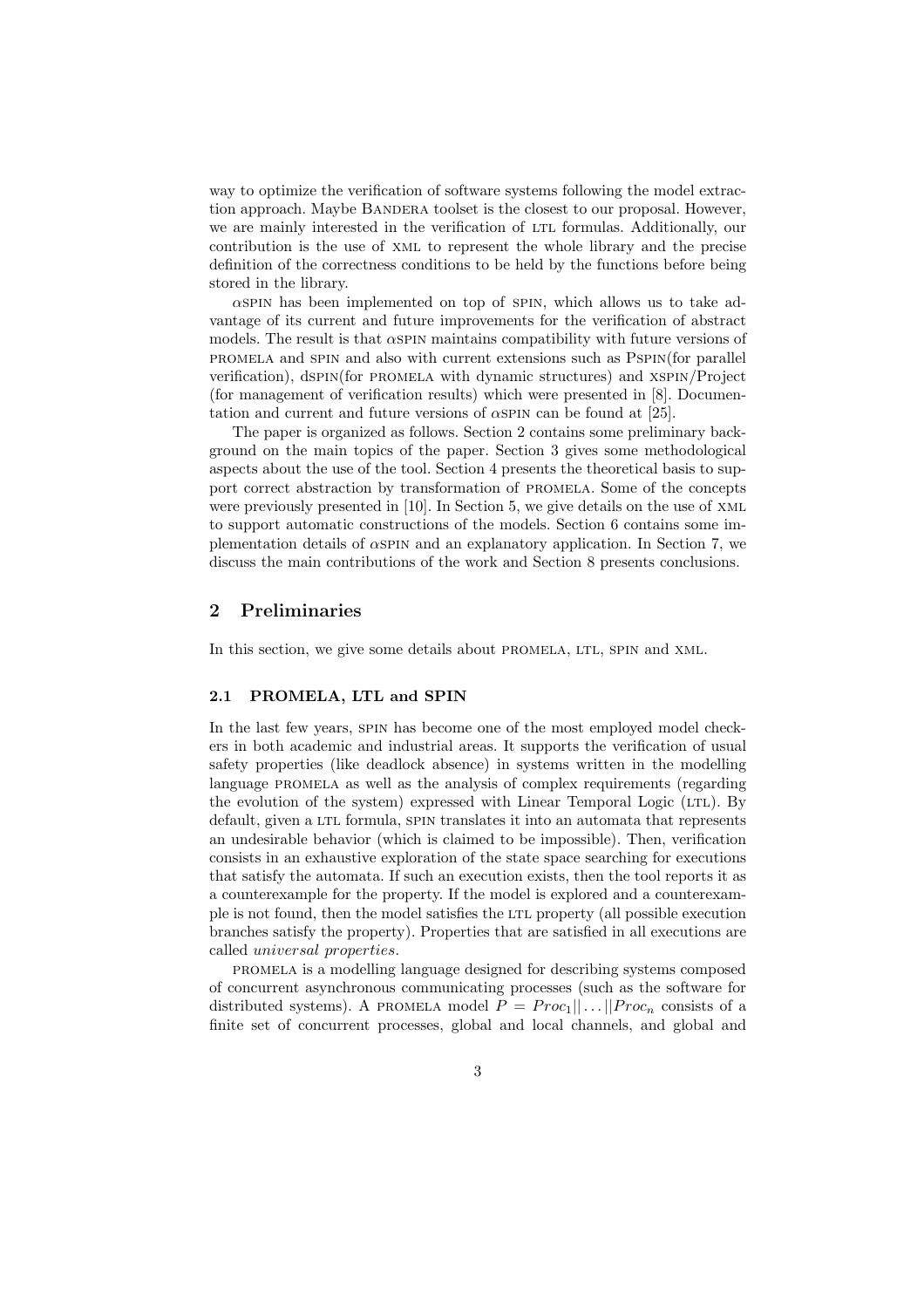local variables. Processes communicate via message passing through channels. Communication may be asynchronous using channels as bounded buffers, and synchronous using channels with size zero. Global channels and variables determine the environment in which processes run, while local channels and variables establish the internal local state of processes.

promela is a non-deterministic language that borrows some concepts and syntax elements from Dijkstra's guarded command language, Hoare's CSP language and C programming language. A promela process is defined as a sequence of possibly labelled sentences preceded by the declarative part. Basic sentences in promela are those that produce a definite effect over the model state; in other words, the assignments, the instructions for sending (receiving) messages to (from) channels and the Boolean expressions,  $BExp$ , that include tests over variables and contents of channels. In addition, promela has other non-basic sentences like the non-deterministic *If* and Do sentences. Initialization of models may be defined by the *init* process.

spin verifies LTL formulas against PROMELA models. Well-formed LTL formulas are inductively constructed from a set of atomic propositions (in promela, propositions are tests over data, channels or labels), the standard Boolean operators, and the *temporal operators*: *always* "□", *eventually* "◇" and *until* "U". Formulas are interpreted with respect to traces  $t_i = s_i \rightarrow s_{i+1} \rightarrow \dots$  Each trace expresses a possible model execution from state  $s_i$ . The use of *temporal operators* permits construction of formulas that depend on the current and future states of a configuration sequence. The semantics of LTL is shown in Fig. 1.

 $t_i \models p$  iff  $s_i \models p$ , p being a proposition

 $t_i \models \Box p$  iff  $\forall j \geq i.t_j \models p, p$  being a temporal formula

 $t_i \models \Diamond p$  iff  $\exists j \geq i.t_j \models p, p$  being a temporal formula

 $t_i \models p \,\mathsf{U} \, q \text{ iff } \exists k \geq i.\forall j.i \leq j < k.t_j \models p, t_k \models q, p \text{ and } q \text{ being temporal formulas}$ 

**Fig. 1.** LTL semantics

#### **2.2 XML and related tools**

W3C introduced XML [27] as a way to format and manage formal documents. XML offers several interesting properties: it is straightforwardly usable over Internet, it supports a wide variety of applications, and there exist tools to easily write programs which process xml documents.

xml is used to create a particular set of tags used for coding specific information. The basic xml building block is known as entity. An entity contains data which may be syntactically analyzed. Analyzed data use tags for describing the storage structure of a document and its logical organization. Element tags represent the most used components. Elements start with an identifier tag  $\leq$ element $\geq$ , and end with a closing tag  $\leq$ /element $\geq$ . Elements may contain mixed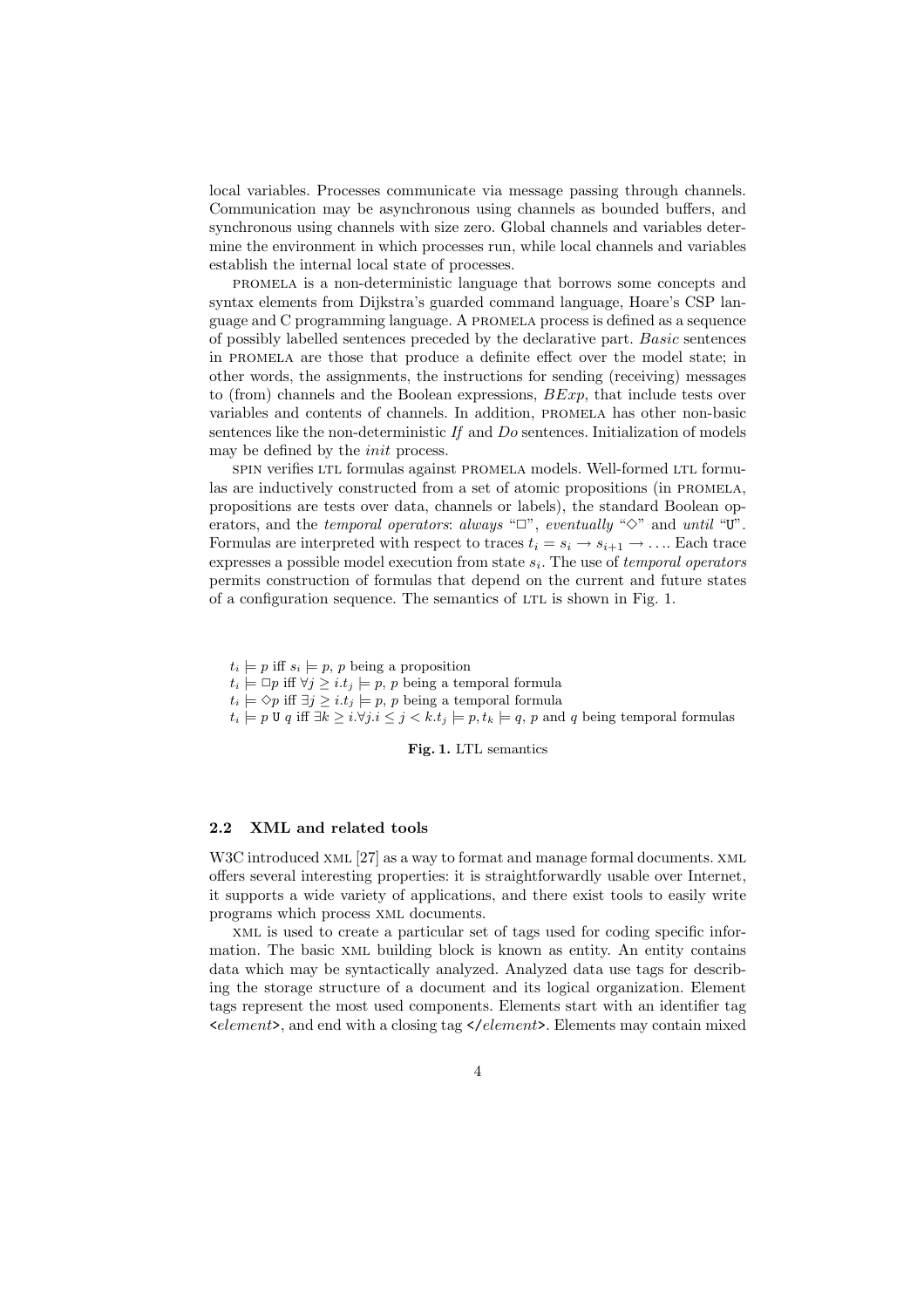data, consisting of character data and/or some other elements, thus composing a hierarchical tagged structure.

In relation to the xml specification, a number of tools and related standards have been created. Some of them are intended to extend the xml basic functionality, like XPath [26](a language for addressing parts of an xml document) or XSLT (eXtensible Stylesheet Language for Transformations) [29]. There are also APIs like SAX or DOM [28] that can be used when reading and manipulating xml documents. SAX is a document-driven programming library that supports an event-handler register for the treatment of tags. DOM allows us to convert a document into a tree-shaped structure in memory, where new elements can be easily replaced and added. JDOM is a library, written in Java, which includes the functionality of SAX and DOM and which is in the process of being adopted as part of the Java core platform [19].



**Fig. 2.** <sup>α</sup>spin architecture

# **3 Methodology**

In this section, we briefly present some methodological notes on the use of  $\alpha$ SPIN. The main components of our current project are shown in Fig. 2.

The usual method for proving the correctness of a model consists of successively proving certain temporal formulas that represent the safety and liveness properties that the model must hold. In the first stages of the system analysis, when the properties to be proved are universal (i.e. they must hold over all execution traces), errors usually are quickly detected, that is, it is not necessary to analyze many states in order to find an execution trace over which the current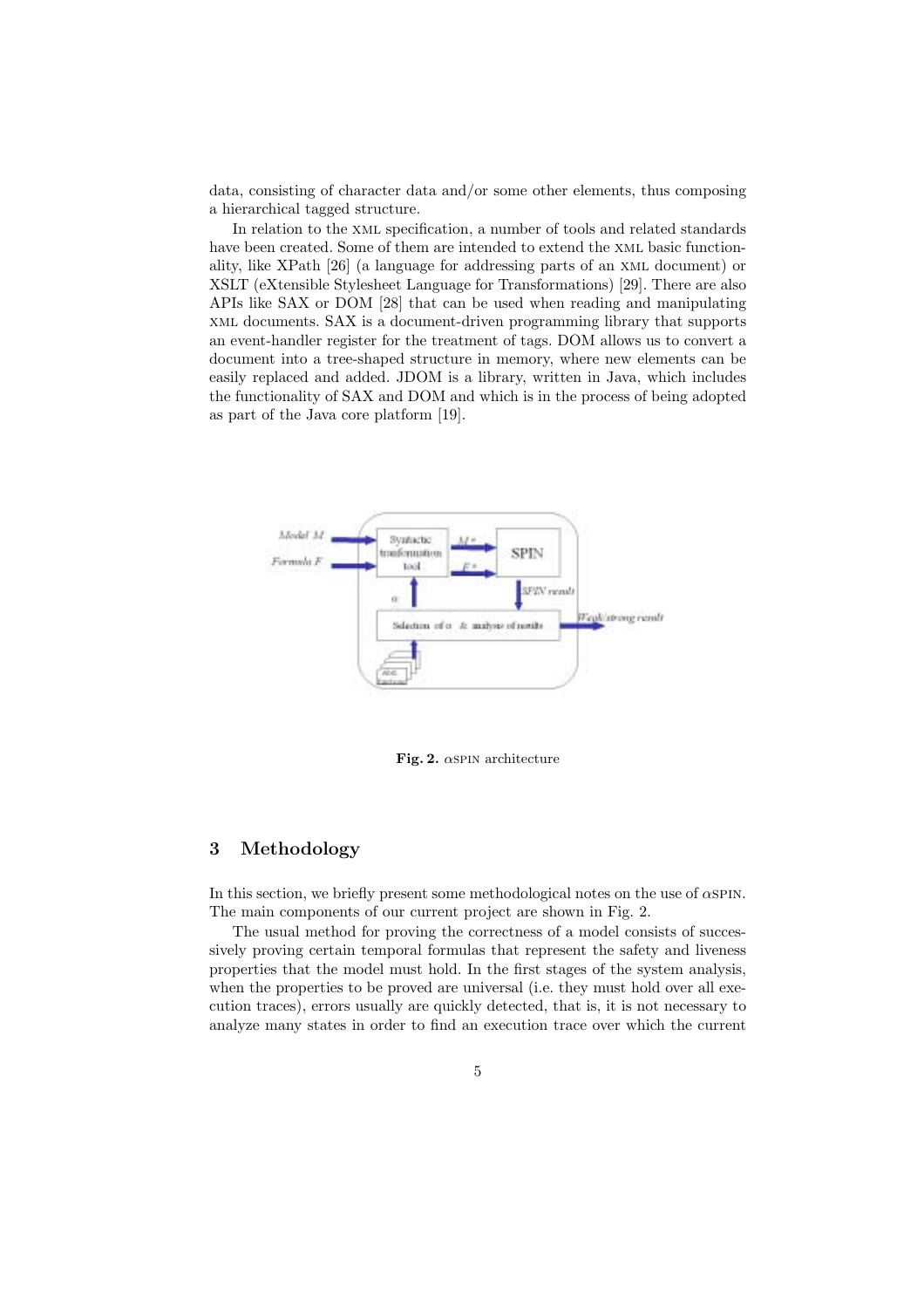property does not hold. In this case, the tool provides user with a counterexample which may be used to improve the model. However, a problem arises when the tool can neither prove nor disprove a temporal property due to the stateexplosion problem. At this moment, user may make use of the abstraction tool as next explained.

Our idea is to iteratively alternate between the verification and the abstraction phases as follows. We begin with the verification phase. If the system (SPIN) cannot verify the satisfaction (or the non-satisfaction) of a property  $F$  over the original model  $M$  because  $M$  is too large to be handled, then the abstraction phase is started. At this point, the user must supply an abstraction function  $\alpha$ to guide the transformation of M into a more abstract model  $M^{\alpha}$ . We assume here that  $\alpha$  represents both the abstraction of data and the modification of the basic operations in the language. The abstraction function  $\alpha$  may be provided from a library or newly defined.

Property F may also need to be transformed into an abstract property  $F^{\alpha}$ when the model is transformed. Once  $M^{\alpha}$  and  $F^{\alpha}$  have been constructed, we pass again to the verification phase. When transforming the property, we introduce a weak satisfaction relation which includes the loss of precision due to the abstraction process. Since the execution of  $M^{\alpha}$  usually involves more behaviours than really possible, the counterexample provided by the tool, when the abstract property does not hold over the model, has to be carefully analyzed. The analysis of spurious counterexamples is one of our current work. When the abstract property holds, the user can discard very undesirable behaviours, and he gains confidence in the correctness of the model. In addition, it also possible to analyze a more precise version of the abstract property by a refinement process. The refinement consists of replacing the definitions of propositions in the formula by more accurate ones. We repeat the process with a different  $\alpha$  until obtaining a feasible counterexample or some information about the satisfaction of the original property F against the original model M. Usually, the new  $\alpha$  is a more precise version of the previous one. In Section 4.2, we summarize the theoretical results that support the methodology here presented.

# **4 Abstracting PROMELA**

In this section, we give an overview of the proposal in [10, 12]. In these works, we present a theoretical framework to automatically construct more abstract models by syntactic transformation. For this purpose, we define a *generalized structured operational semantics* for promela. The selection of this semantics may be understood by noting that many language aspects (like the interaction among processes and the execution of non basic sentences) are not modified during the abstraction process. Thus, it seems natural to use a semantics in which these aspects are separated from the ones which may be changed by abstraction (the data interpretation and the execution of basic sentences).

Thus if State is the set of model states, and  $effect$  : Inst  $\times State \rightarrow State$ and *test* :  $BExp \times State \rightarrow \{false, true\}$  are two functions describing the ef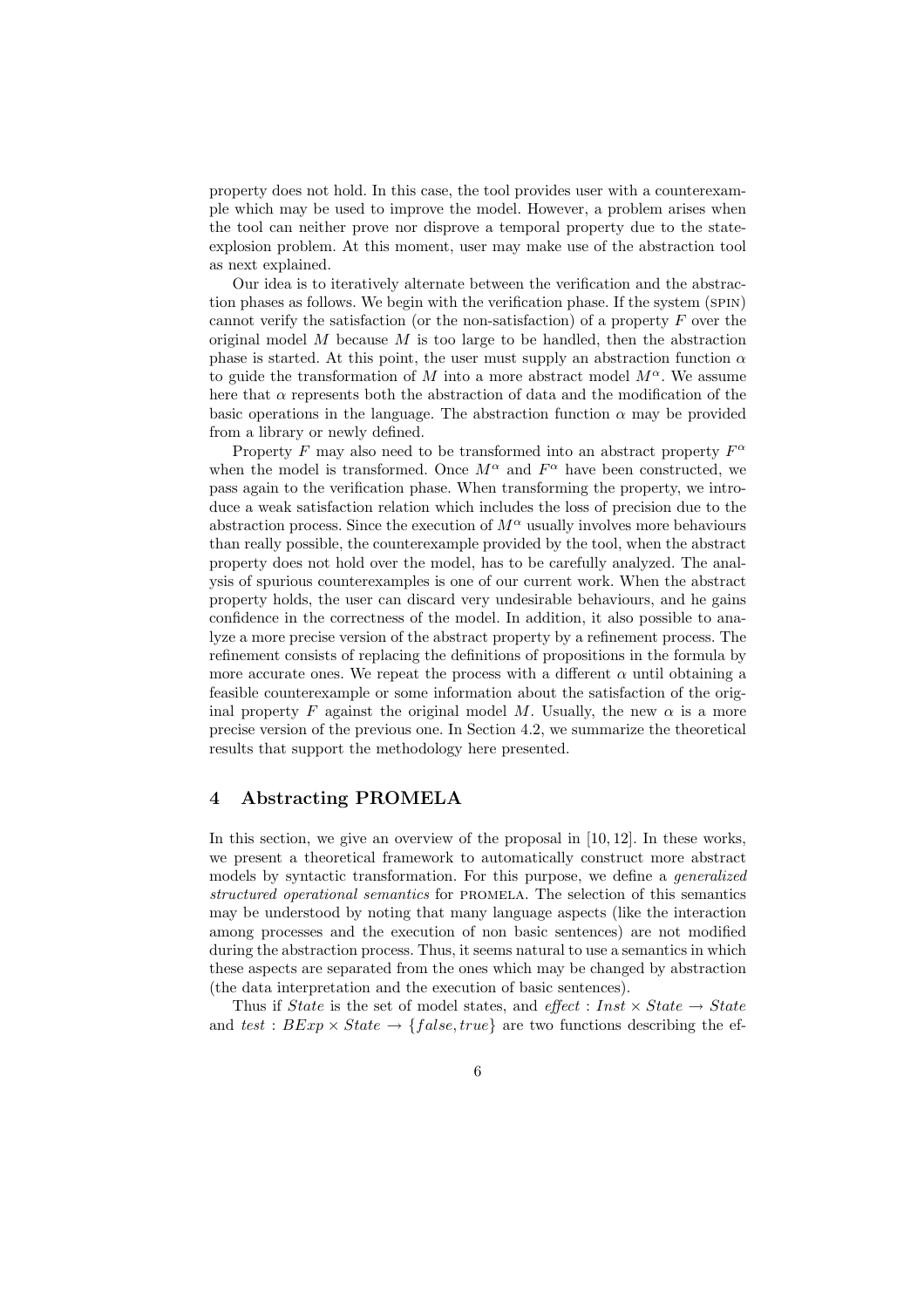fect of executing a basic sentence and a test in a given state, respectively, then the semantic function  $Gen(-, effect, test)$ : PROMELA  $\rightarrow \wp (Trace)$  associates each model M with the set of traces  $Gen(M, effect, test^{\alpha})$ , where  $Trace =$  $\cup_{\{i\geq 0\}} State_i \bigcup State^w$ ,  $State_i = State \times \dots \times State$  and  $State^w$  is the set of infinite sequence of states. Each trace represents a model simulation which uses functions *effect* and *test* when executing a basic sentence or a Boolean expression. Basic sentences are assignments, operations over channels and so.

The advantage of this representation is the ability to describe and relate different model behaviors. For instance, the usual/standard behavior of a model M is given by  $STD(M) = Gen(M, effect^P, test^P)$ , where  $effect^P$  and  $test^P$  are the functions defining the standard behavior of promela basic sentences.

In accordance with these considerations, given Gen(M, *effect*, test) an interpretation of a model  $M$ , the use of the abstract interpretation technique to reduce the model size consists in defining a reduced set of states  $State^{\alpha}$ by means of an abstraction function  $\alpha$ : State  $\rightarrow$  State<sup> $\alpha$ </sup> and two functions  $effect^{\alpha}: Basic \times State^{\alpha} \rightarrow State^{\alpha}$  and  $test^{\alpha}: BExp \times State^{\alpha} \rightarrow \{false, true\},$ giving the proper meaning to the basic promela sentences. Given the previous discussion,  $Gen(M, effect^{\alpha}, test^{\alpha})$  defines a non-standard (abstract) behavior of M.

```
proctype Lift(int pid){
    int Order=null;
    do
    :: SysLift_Lift[pid]?Order;
       if
:: (Order==Up) ->
           Position[pid]=Position[pid]+1;
       :: (Order==Down) ->
           Position[pid]=Position[pid]-1;
       ...........
```
}

**Fig. 3.** Lift system model

From the point of view of the applicability of abstraction techniques, the generalized semantics allows us to isolate the key points (effect, test) which are affected by abstraction, independently of the complexity of language constructions. This facilitates the definition of abstractions, the analysis of correctness and preservation results, and even the implementation (applying an abstraction can be computer supported by only defining two mappings, which can be described by means of macros).

For instance, Fig. 3 shows an excerpt of a promela model that represents the behavior of a lift (extracted from [9]). In order to simplify the exposition, we assume that system states are given by the value of the variable Position[pid] that is an integer number between the values  $0..nb$  *floor* − 1. Variable Position[pid] always stores the current floor for the lift identified by pid. To reduce the model size, consider the poset (FLOORS,  $\langle \alpha \rangle$ ) illustrated in Fig. 4 and the abstraction function  $\alpha$ :  $[0..nb$  *floor* – 1]  $\rightarrow$  FLOORS defined as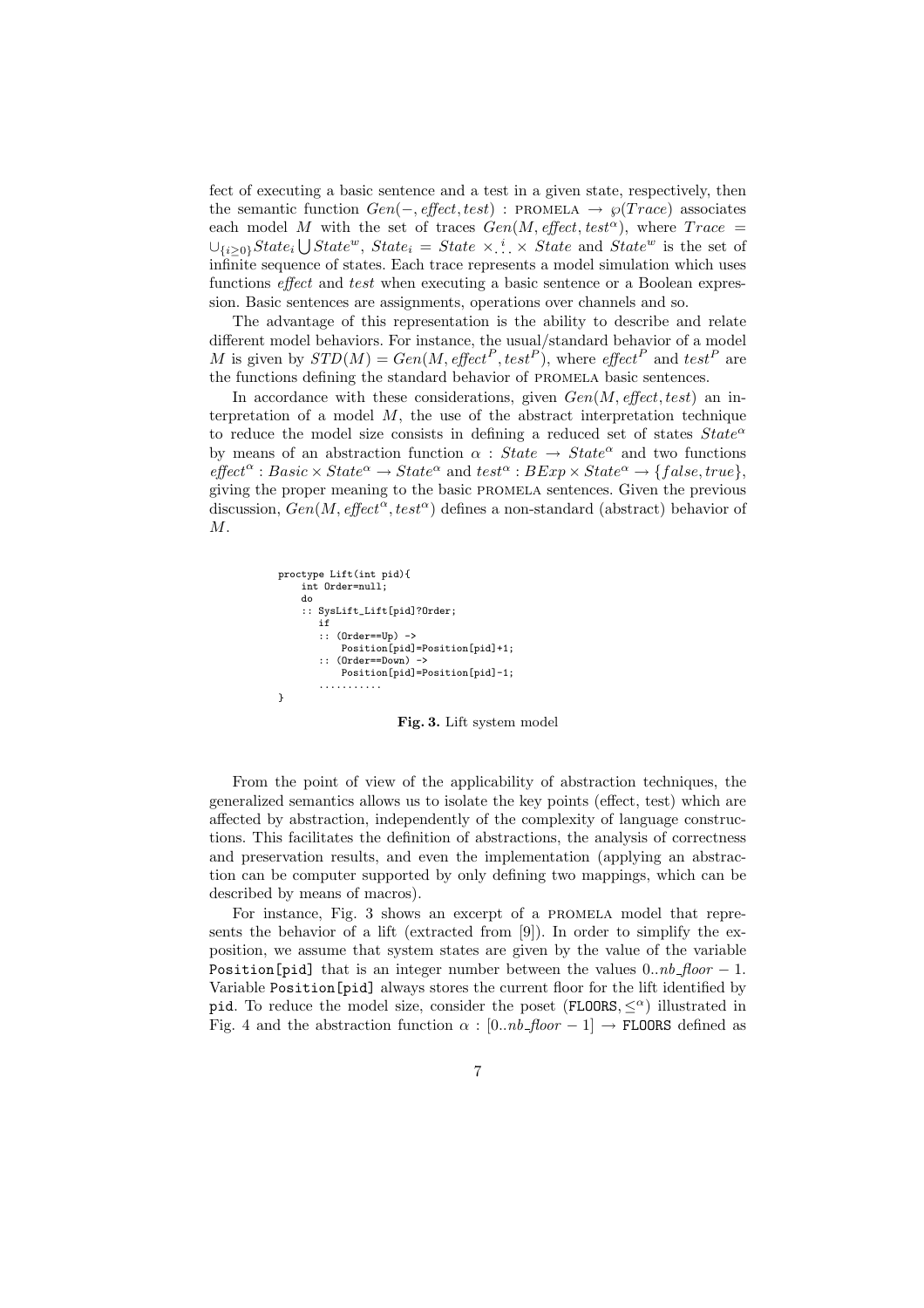$\alpha(0) = lower, \alpha(nb\_floor - 1) = upper \text{ and } \forall 0 < j < nb\_floor - 1, \alpha(j) = middle.$ The use of the partial order  $\leq^{\alpha}$  allows us to include the notion of approximation in the abstract domain FLOORS: the abstract value *noUpper* approximates any floor different from the *upper* one, thus *noUpper* is an abstract value less precise than both *lower* and *middle*. Value *unknown* is the least precise abstract data since it represents any floor.



**Fig. 4.** The lattice for FLOORS

The redefinition of states involves the redefinition of the effect of basic sentences. The table in Fig. 5 shows a possible definition of the abstract effect of the instruction  $i = i + 1$  in the abstract state  $s^{\alpha}$ , the abstract state Lower being the state in which variable  $i$  has the value *lower* and so on. Fig. 5 also presents a possible definition of the abstract test  $i == 0$ .

| $s^{\alpha}$   | $effect^{\alpha}(i=i+1,s^{\alpha}) test^{\alpha}(i == 0,s^{\alpha})$ |             |
|----------------|----------------------------------------------------------------------|-------------|
| Lower          | Middle                                                               | true        |
| Middle         | <i>NoLower</i>                                                       | false       |
| Upper          |                                                                      | false       |
| <i>NoLower</i> | <i>NoLower</i>                                                       | false       |
| No Upper       | <b>NoLower</b>                                                       | true        |
| Unknown        | Unknown                                                              | <i>true</i> |

**Fig. 5.** Part of the abstract effect and test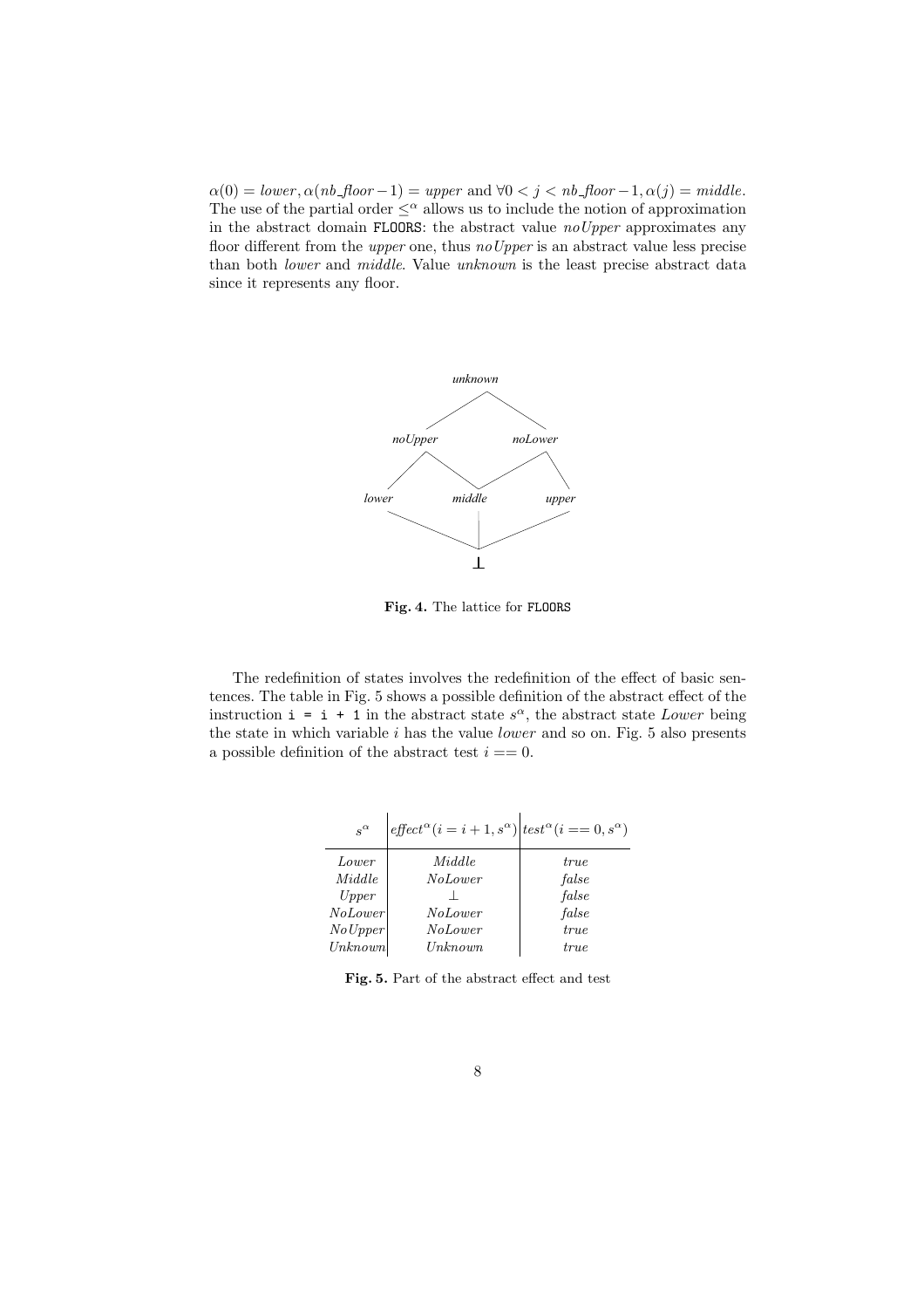#### **4.1 Correctness**

Given  $\alpha$  an abstraction function, it is clear that functions *effect*<sup> $\alpha$ </sup> and test<sup> $\alpha$ </sup> can be arbitrarily defined. However the interest of the approach is in preserving some correction properties between  $STD(M) = Gen(M, effect^P, test^P)$  and  $STD^{\alpha}(M) = Gen(M, effect^{\alpha}, test^{\alpha}).$  In [10, 12] there is an exhaustive study of the correctness conditions that test<sup>α</sup> and effect<sup>α</sup> must verify for  $STD^{\alpha}(M)$  to be a correct approximation of  $STD(M)$ . Partial definitions of functions *effect*<sup> $\alpha$ </sup> and  $test^{\alpha}$  given in Fig. 5 verify these conditions.

Correctness conditions guarantee that the reduced/abstract model correctly simulates the original one in the sense that for each non-deadlocked trace  $t =$  $s_0 \rightarrow s_1 \rightarrow \dots$  in  $STD(M)$  there exists a non-deadlocked abstract trace  $t^{\alpha} = s_0^{\alpha} \rightarrow s_1^{\alpha} \rightarrow \dots$  in  $STD^{\alpha}(M)$  that approximates it, which is denoted by  $\alpha(t) \leq^{\alpha} t^{\alpha}$ . Trace simulation means that for all *i*, state  $s_i^{\alpha}$  approximates  $s_i$ , i. e.,  $\alpha(s_i) \leq \alpha$   $s_i^{\alpha}$ . Note that we explicitly exclude deadlocked traces because the abstraction process may modify this safety property of the system.

### **4.2 Practical results**

The previous semantic framework allows us to relate the original and the abstract models to obtain certain practical results concerning the satisfaction of universal temporal formulas and the absence of deadlock.

In order to analyze deadlock absence preservation, we must impose some conditions, called *executability* conditions, on the definition of test<sup> $\alpha$ </sup>. In PROMELA, Boolean conditions are guards in the sense that the system deadlocks when a control point, in which all conditions are false, is reached. Executability conditions assure that abstraction does not modify the evaluation of the Boolean expressions which can provoke the system deadlock. Under executability conditions, the following theorem holds.

# **Theorem 1.**  $STD^{\alpha}(M)$  has no execution trace which deadlocks if, and only if, *STD*(M) *has no deadlock either.*

Atomic propositions in LTL formulas regarding PROMELA models are Boolean expressions; thus in accordance with the previous discussion we can consider different notions of formula satisfiability, depending on the underlying model interpretation. Given  $I(M) = Gen(M, effect, test)$  an interpretation of the model M, we say that a state  $s \in State$  verifies a proposition p under I, and write  $s \models_I p$  iff  $test(p, s)$  holds. This definition may be easily extended to universal temporal formulas and traces, and so we can say that model M verifies the universal temporal formula F under the interpretation I and write  $I(M) \models_I F$ , iff for all  $t \in I(M).t \models$  F. Given  $STD(M)$  the standard interpretation of a model M and  $STD^{\alpha}(M) = Gen(M, effect^{\alpha}, test^{\alpha})$  an abstract interpretation that is correct with respect to  $STD(M)$ , we say that  $t \in STD(M)$  verifies the universal temporal formula F under  $STD^{\alpha}$  and write  $STD(M) \models_{\alpha} F$ , iff for all  $t \in STD(M)$  there exists  $t^{\alpha} \in STD^{\alpha}(M)$  such that  $\alpha(t) \leq^{\alpha} t^{\alpha}$  and  $t^{\alpha} \models_{\alpha} F$ . We write  $\models$  and  $\models_{\alpha}$  for  $\models_{STD}$  and  $\models_{STD^{\alpha}}$ , respectively. With these definitions, the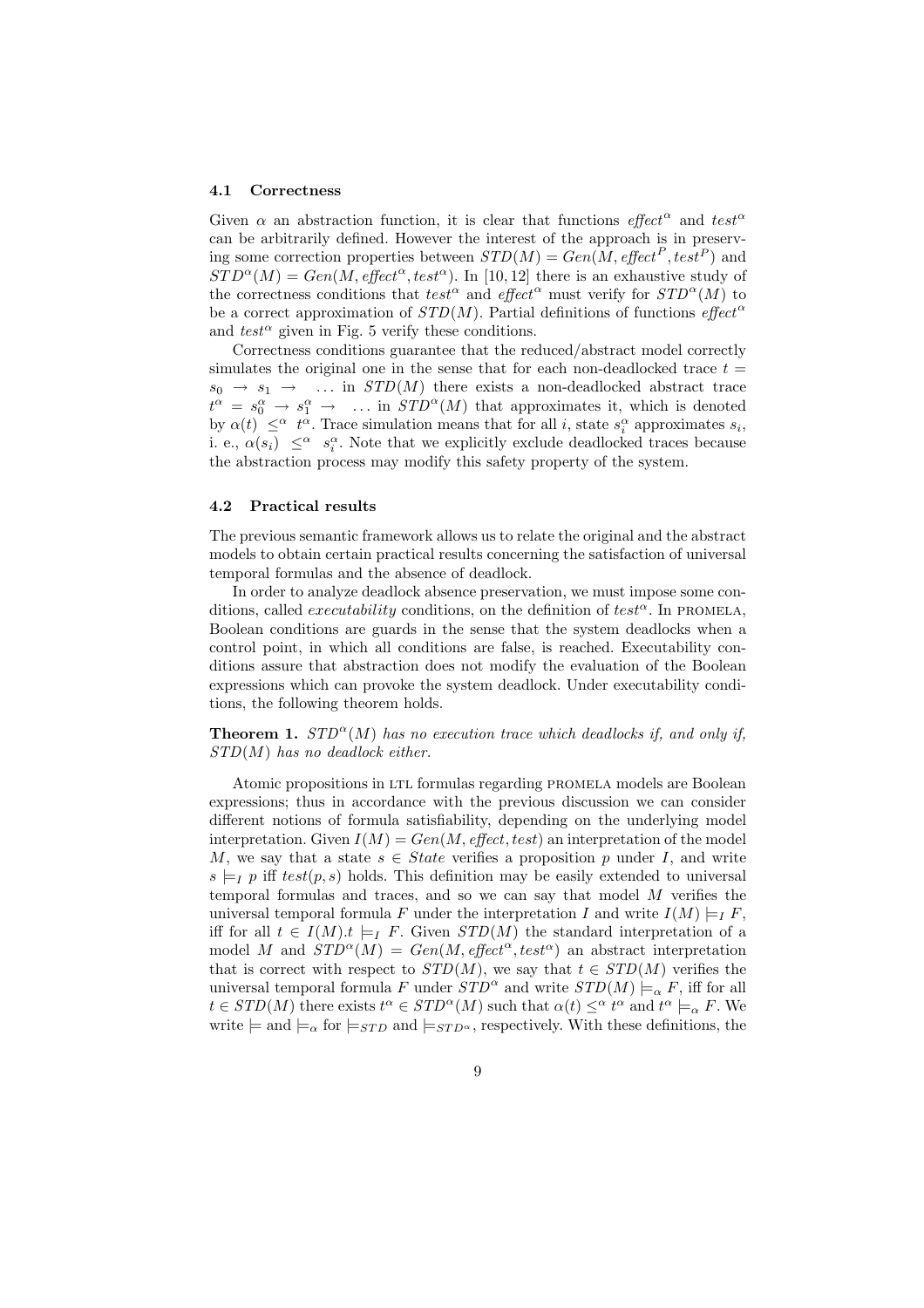following theorem that relates satisfaction of universal temporal formulas over different model interpretations holds.

**Theorem2.** *Assume that STD*(M) *is a deadlock-free interpretation of a model* M and that  $STD^{\alpha}(M)$  is an abstract interpretation correct wrt  $STD(M)$ . If F *is a universal property and*  $STD^{\alpha}(M) \models_{\alpha} F$ *, then*  $STD(M) \models_{\alpha} F$ *.* 

The first result can be directly employed to discard deadlock in the original model by analyzing the abstract (simpler) model. The second result says that if the abstract model satisfies the abstract interpretation of the formula  $F$ , then original models also satisfies the abstract interpretation of F. We call this result "weak preservation" because the abstraction process may involve some loss of information when analyzing temporal formulas. The next theorem studies when temporal formulas are "strongly preserved".

**Theorem3.** *Assume that STD*(M) *is a deadlock-free interpretation of a model* M and that  $STD^{\alpha}(M)$  is an abstract interpretation correct wrt  $STD(M)$ . If F is a universal property such that  $\gamma(\alpha(F)) = F$  and  $STD^{\alpha}(M) \models_{\alpha} F$ , then  $STD(M) \models F$ .

Informally, condition  $\gamma(\alpha(F)) = F$  means that the abstraction process has not modified the meaning of the formula to be analyzed. In [12, 13], we study when abstractions satisfy such a condition and also how to obtain different precision degrees when analyzing abstract formulas by means of a process of refinement.

| inline $INC(v)$                                            | proctype Lift(int pid) {    |
|------------------------------------------------------------|-----------------------------|
| if                                                         | int Order=null;             |
| :: $(v == LOWER) ->$<br>v=MIDDLE:                          | do                          |
| $: (v = MIDDLE) \rightarrow v = NO LOWER$                  | :: SysLift_Lift[pid]?Order; |
| $::$ $(v == N0$ UPPER $) \rightarrow v = N0$ LOWER:        | if                          |
| $::(v == NO_LOWER) -> v = NO_LOWER;$                       | $\therefore$ (Order==Up) -> |
| $::$ ( $v$ = = UPPER    $v$ = = ILLEGAL) -> $v$ = ILLEGAL; | INC(Position[pid]);         |
| $assert(0)$ :                                              |                             |
| fi                                                         | $\dots$                     |
|                                                            |                             |

**Fig. 6.** Partial implementation of  $effect^{\alpha}$ 

#### **4.3 Implementation approach**

We have addressed the implementation problem by means of source-to-source transformation. The method is based on replacing each instruction in M by a standard PROMELA code that implements  $test^{\alpha}$  and  $effect^{\alpha}$  in order to obtain a new model  $M^{\alpha}$ . Then the verifier is produced for  $M^{\alpha}$  and the verification is carried out by only executing standard instructions. This approach corresponds to implementing a verifier for  $Gen(M^{\alpha}, effect^P, test^P).$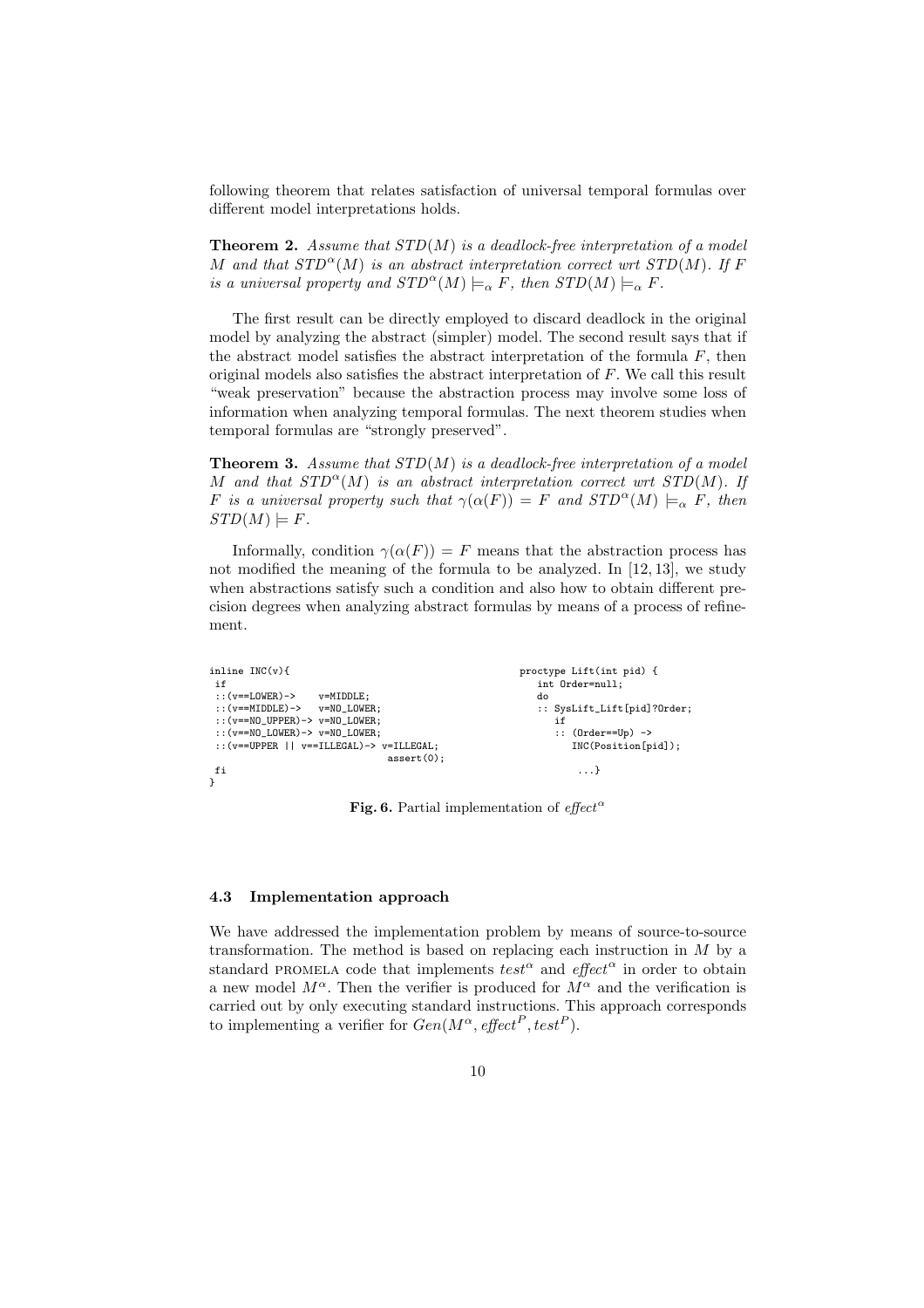For instance, Fig. 6 shows INC, a possible implementation of abstract increment  $i=i+1$  defined in Fig. 5. The code in the second column of Fig. 6 illustrates the transformation of the original code into the abstract one.

Similarly, temporal formulas are transformed using the abstract version  $test^{\alpha}$ of function *test*.

Although the transformation method is clearly motivated in [10], in this previous paper, the problem of implementation was not completely solved. The rest of the paper presents one implementation of this method using xml.

# **5 XML descriptions**

We consider xml as the unique internal representation to perform the abstraction by transformation as shown in Fig. 7. We think that the intermediate xml structure may be used to apply our abstraction method to other modelling languages. The actual modelling language can be translated into this representation by a front-end module (steps 1 and 2 in Fig. 7) and the final abstracted model for the model checker can be produced by a specific back-end module (steps 6 and 7). Furthermore, if we use the same internal notation for both models and abstraction functions, we can concentrate efforts in developing reusable techniques and uniform tools for transformation based abstraction.



**Fig. 7.** Architecture of xml based abstraction

In addition to the practical reasons like the use of browsers and other userfriendly presentation tools, the development of xml oriented tools is supported by a number of more technical reasons. As every model checker uses a particular input, from the point of view of the modelling language, each one has a specific parser and additional support to convert the model specification into a suitable internal data structure for the model checking phase. Unfortunately, it is not a common practice to have access to this internal representation, because model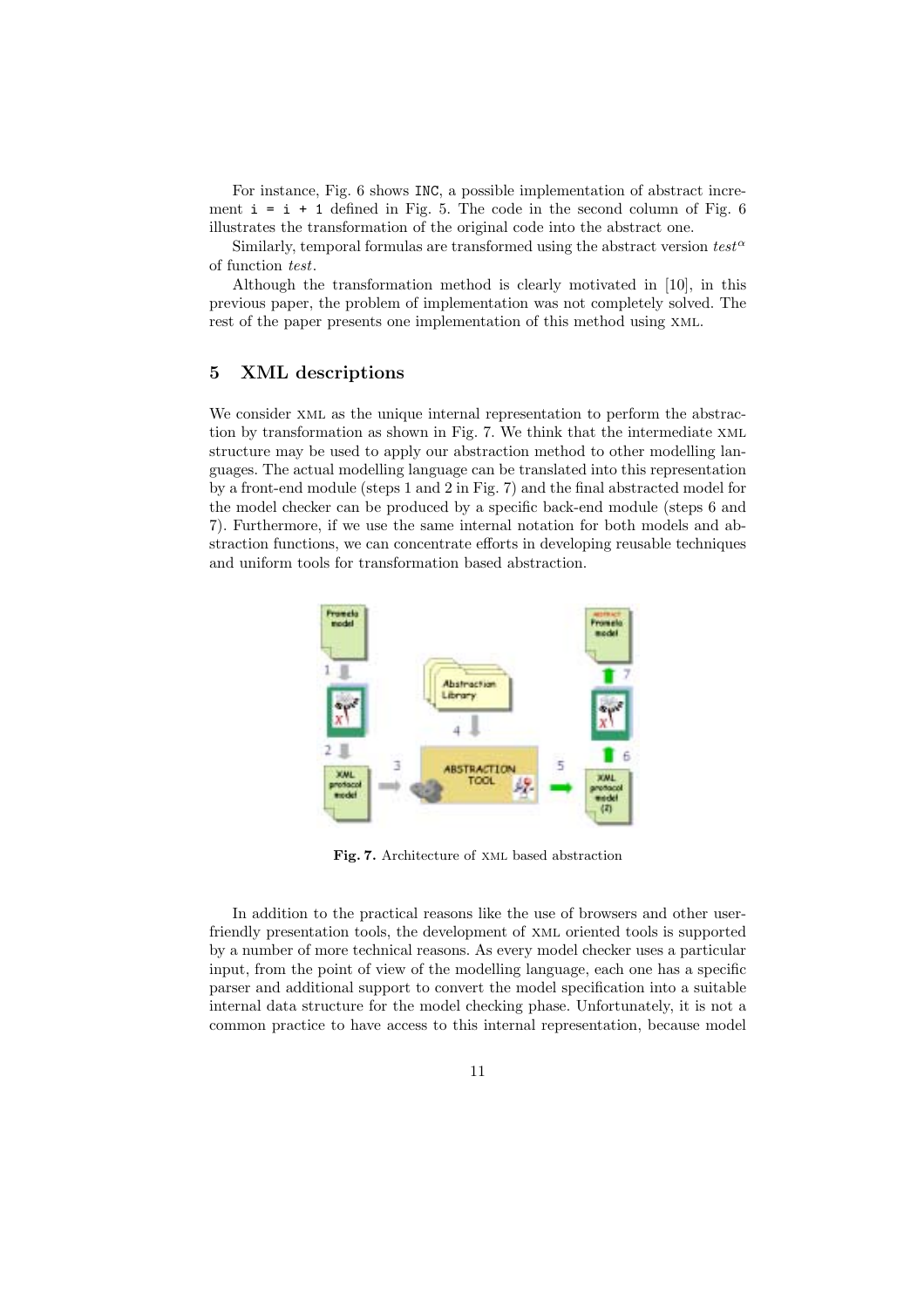checking tools are source-closed or not flexible enough for implementing data transformation or manipulation via a set of APIs, as required in abstraction. Even in cases of open source projects like spin, most of the work to perform abstraction cannot be directly reused for other model checkers. In addition, the xml representation of the model facilitates traditional tasks in abstraction tools, such as finding relationships among variables, locating the points where a particular variable is employed, etc.

As regards abstraction functions, xml is a powerful means to represent the mapping between concrete and abstract data and abstract operations, including details such as the type of the operands, precedence rules, etc. The language also offers the advantage of being a suitable notation to define the whole abstraction library to contain all abstraction functions as a repository.

Fig. 7 shows the whole process of applying an abstraction function to a variable (or a group of them) declared in a promela model. The first step is carried out by transforming the original model into an xml document suitable for external manipulation. Then, the abstraction tool produces another xml document using the abstraction function in the library to conduct the transformation. Finally, the abstract promela version is obtained with the back-end module. Most of the work in this process consists in defining abstraction functions and transforming the xml documents, and it can be reused to construct specific abstraction tools for other model checkers and modelling languages.

# **5.1 DTD for Promela**

The structure of a valid XML document is supplied by a DTD (Document Type Definition) file. A DTD specifies the kind of tags that can be included in an XML document, and the valid arrangements of these tags. Although it is not necessary, a DTD file may help to verify that an XML document is well formed, i.e., that it respects the full promela grammar, which represents a prerequisite for the subsequent abstraction process. Thus, a major task is defining a tagged language based on xml that can represent the promela models. For this purpose, a vocabulary of tags and a DTD have been modelled.

```
<!ELEMENT model (declaration | typedef | process | init | never)+>
<!ELEMENT process (parameters?, priority?, precondition?, body)>
<!ATTLIST process instances CDATA #IMPLIED
                  name CDATA #REQUIRED>
<!ELEMENT priority (#PCDATA)>
<!ELEMENT parameters (declaration+)>
<!ELEMENT declaration (var+| enumtype)>
<!ATTLIST declaration visibility (HIDDEN | SHOW | ISLOCAL) #IMPLIED
                       type (BIT | BOOL | BYTE | SHORT | INT | CHANNEL | UNSIGNED) #REQUIRED>
<!ELEMENT var (messages)?>
<!ATTLIST var name CDATA #REQUIRED
               value CDATA #IMPLIED
               array_elements CDATA #IMPLIED>
```
Fig. 8. Part of PROMELA DTD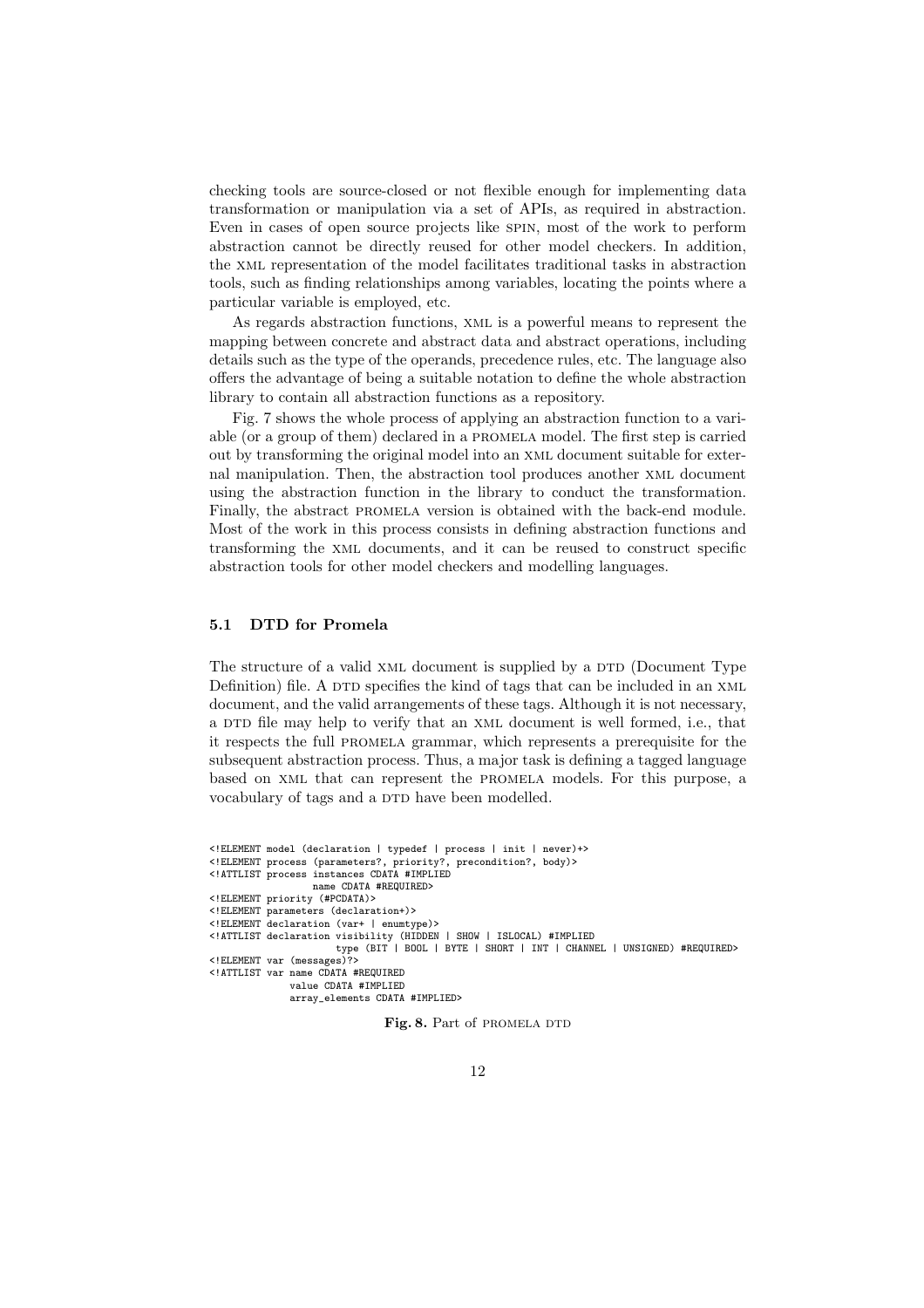Fig. 8 shows part of the file promela.dtd used as a template for building valid XML models. A DTD is built following EBNF notation: each element (!ELEMENT) has a correspondence with an xml tag. Attributes (!ATTLIST) refine information for a tag. In the figure, the first tag encountered is  $\langle model \rangle$ , that may contain other nested tags, representing processes, declarations of global variables, new type definitions, startup scripts, etc. Fig. 8 also shows elements as  $\leq$  declaration>,  $<$ process> and  $<$ var>. A declaration may contain information about visibility of the variables included within. For the validation phase, a HIDDEN variable is not referenced in the state vector. For a simulation, show visibility means that the variable can be checked for statistics. This attribute is optional (#IMPLIED). The type of the variables is a mandatory attribute for a declaration (#REQUIRED). A name must be provided for  $\langle var \rangle$ . Optionally, a variable may include an initialization value and a number of cells if it is going to be used as array. More detailed information about  $DTD$  may be found at  $[25]$ .

```
<abstractionRepository>
    <template name="FLOORS" concreteDomain="INT">
         .<br><map>
               <abstractValue name="LOWER" infoLevel="1"> ... </abstractValue>
<abstractValue name="MIDDLE" infoLevel="1"> ... </abstractValue>
               <abstractValue name="UPPER" infoLevel="1"> ... </abstractValue>
<abstractValue name="NOUPPER" infoLevel="2" moreImpreciseThan="LOWER.MIDDLE" />
              <abstractValue name="NOLOWER" infoLevel="2" moreImpreciseThan="MIDDLE.UPPER" />
               <abstractValue name="UNKNOWN" infoLevel="3" moreImpreciseThan="NOUPPER.NOLOWER" />
<abstractValue name="ILLEGAL" />
         </map>
         <operation id="INC">
              <option><test left="LOWER" />
                        <effect return="MIDDLE" />
              </option>
              <option><test left="MIDDLE" />
                        <effect return="NOLOWER" />
              </option>
              <option><test left="NOUPPER" />
                        \leqeffect return="UNKNOWN"
              </option>
              <option><test left="NOLOWER" />
                        <effect return="NOLOWER" />
              </option>
              <option><test left="UPPER" />
                        <effect return="ILLEGAL" />
              </option>
              <default return="ILLEGAL" />
         </operation>
    </template>
</abstractionRepository>
```
**Fig. 9.** An Abstraction Repository with part of the FLOORS abstraction

#### **5.2 Abstraction Library**

As was commented earlier, abstraction functions are stored as templates in xml format, which avoids modelling-language dependencies. For this purpose, we have defined a new metalanguage for the repository. In this section, we present some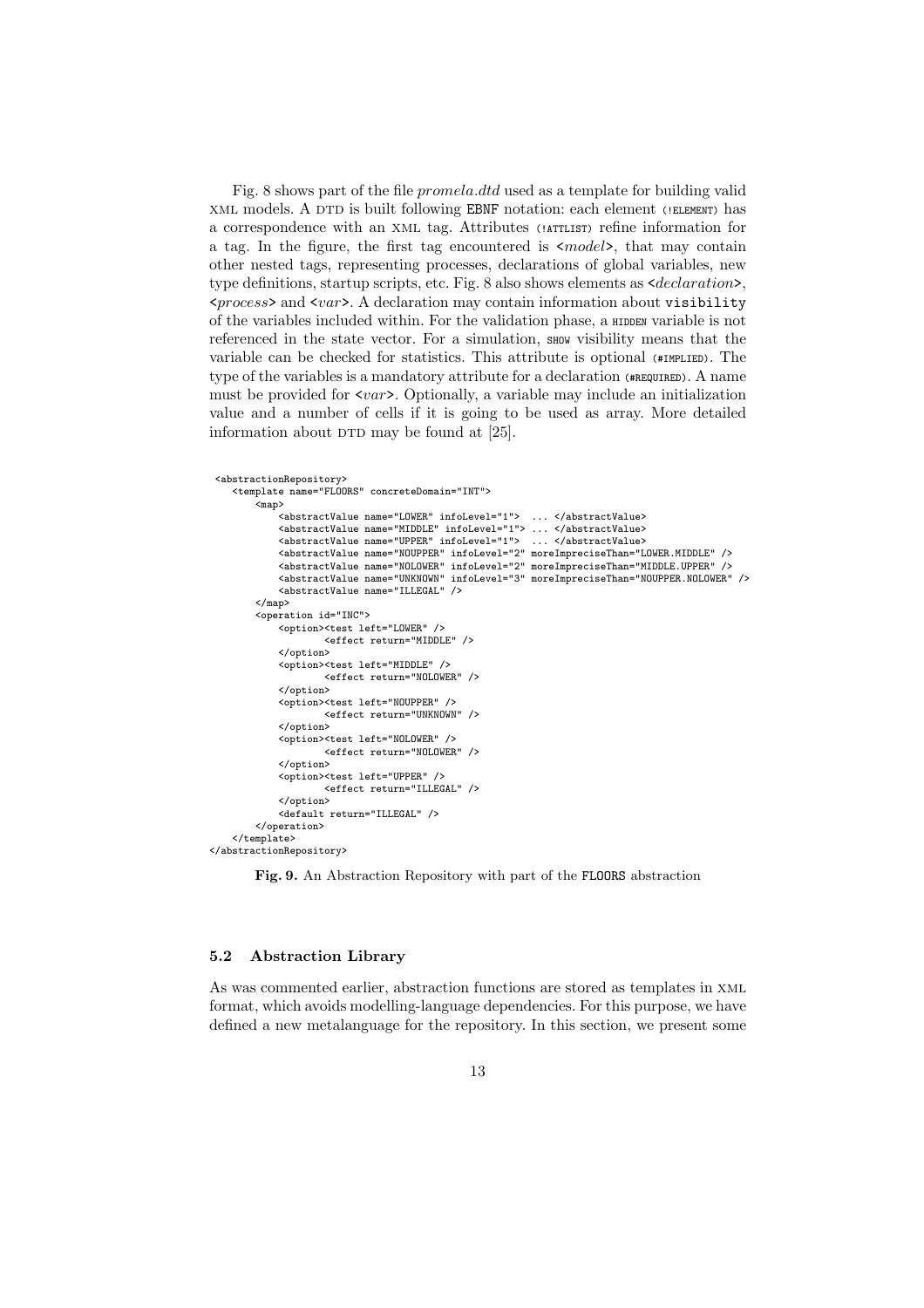of its features using the example in Fig. 9 which shows part of the structure for the FLOORS abstraction. The root element is named  $\leq abstractionRepository$ , and it must include at least one  $\langle template \rangle$  element. A template specifies a name and the concrete domain of the variables to be abstracted. Every template must also define the abstraction of every concrete value, that is, the abstraction function  $\alpha$ . This information is stored within a unique  $\langle map \rangle$  element. A map transforms each concrete data  $\langle item \rangle$  into its corresponding abstract data. This transformation is represented by a sequence of tags (one tag for each abstract data)  $\leq abstractValue$ . Each tag selects the concrete values approximated by the corresponding abstract value, making use of a Boolean expression. Such Boolean expressions are also written in XML as  $\langle expression \rangle$  elements. This is not shown in the figure for simplicity.



**Fig. 10.** Graphical User Interface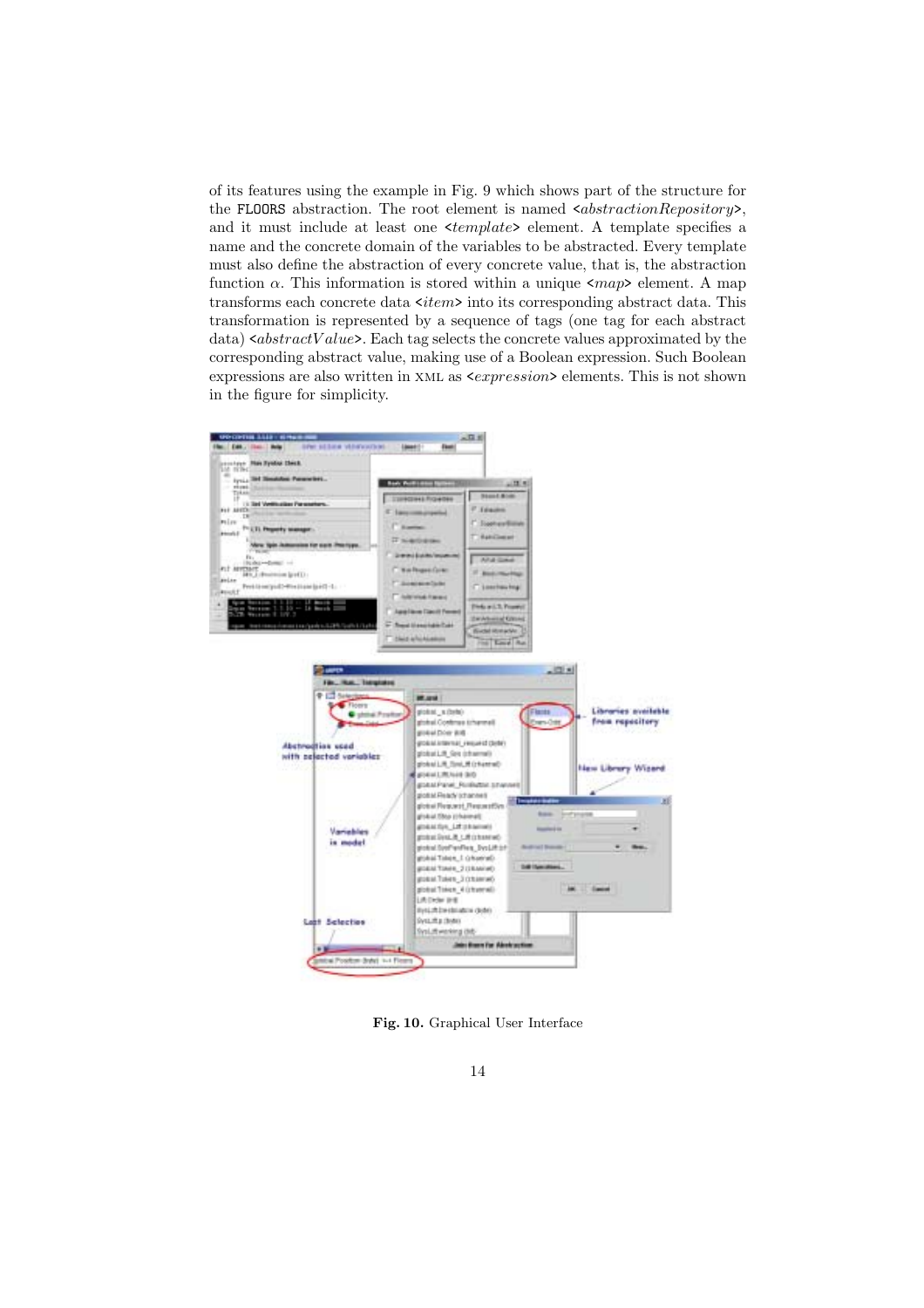Each abstract value has an identifier and, optionally, a number indicating its precision degree (greater numbers correspond to less precise values). With this additional data, users can easily extract the partial order defined over the abstract domain.

Abstract operations have a name which must match the name used by the xml metalanguage when translating the original promela models. The definition of each operation includes a collection of transforming options <options>, every of which has one  $\langle test \rangle$  tag to represent the argument of the operation and a <*effect*> tag to represent its result. When more complex expressions appear, they are incorporated as <expression> tags in order to be evaluated by the back-end module as follows. When a test is satisfied, its effect may be a constant value, as an attribute when no tag is nested or, otherwise, the result of the evaluation of a complex expression.

### **6 Evaluating** *α***SPIN**

Fig. 10 shows part of the Graphical User Interface for the current version of  $\alpha$ SPIN. The GUI gives information about the variables contained within the model (name, type and context: global or local), the available templates in the abstraction library and the assignment of templates to variables. The user can establish/delete relations of variables with templates (step 4 in Fig. 7). Then the promela output is obtained (steps 5 to 7 in Fig. 7).



**Fig. 11.** Lift schema

Regarding the implementation of the architecture in Fig. 7, we have implemented two parsers Promela2XML and XML2Promela, which are fully in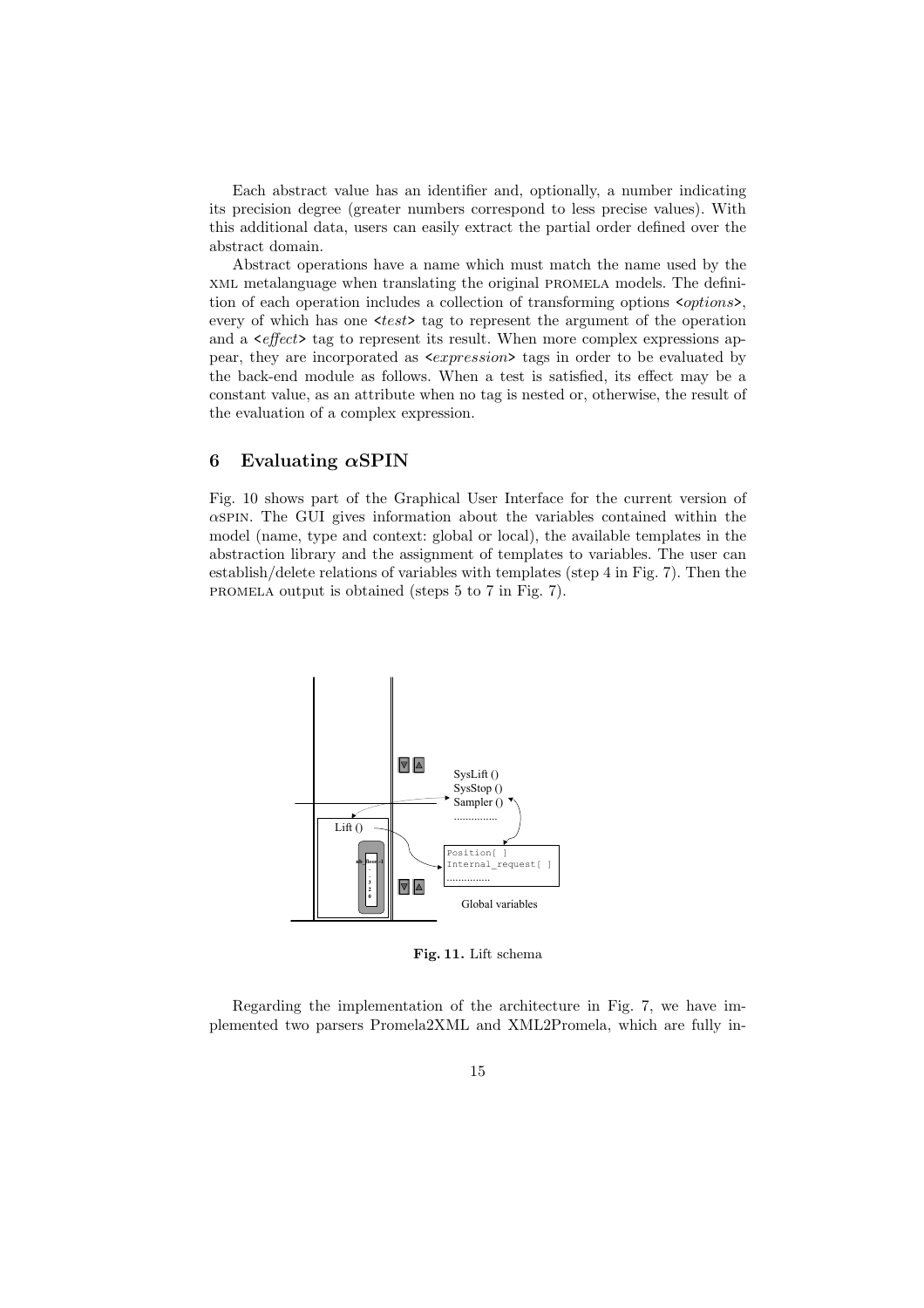tegrated within xspin and whose use is hidden from the user. The abstraction module is written in Java, using the JDOM library.

One of the models employed to test our approach is a variant of the PROMELA code for an elevator controller presented in [9](see Fig. 11). The original specification considers a controller system to manage *n* lifts, and our aim is to verify that the same control structure also works for only one lift. The control part receives the inputs from the environment and sends the orders to the Lift() process. This part is divided into several processes that communicate via rendezvous channels and global variables. The main variables to control the flow in every process are the global variable Position, which always stores the current floor for the lift, and the global array internal request [nb\_floor], which stores the pending requests to move to specific floors, nb floor being the actual number of floors in the system. The code in Fig. 3 shows the updating of this variable in the Lift() process, depending on the order from the control part (Up, Down, **OpenDoors,...).** The whole model can be found at [25].

We have chosen one of the most critical and time consuming temporal properties to show the power of automatic abstraction. The property Move says that *"the lift always starts the movement to the requested floor"*

As in any verification work, we start checking that the system is deadlock free using several configurations of floors. Fig. 12 shows how the number of transitions and visited states increases as the number of floor increases (transitions and states in the concrete model). The full-state search can only be performed for a small number of floors. For example, the configuration with 100 floors produces 3.485841e+7 states, using bit-state partial verification.

The verification of the temporal property Move is performed after being sure that the model is deadlock free. This property can be formalized as follows:

# Move: [] ((reqL && posU ) -> <> posBelowU) && ((reqU && posL) -> <>posAboveL) && ((reqM && noPosM)-> <> posM))

where the propositions reqL,reqU and reqM represent requests from *lower*, *upper* and middle floors, respectively. Propositions posU, posBelowU, posL, posAvobeL, and noPosM represent whether the lift is currently at, above or below, an specific floor. These propositions are defined according to the interpretation standard or non-standard as defined in Section 4.2.

The main problem in verifying the concrete model is that the verification time is highly dependent on the number of floors, and it is not scalable when this parameter is increased to high values. Fortunately, propositions in the formula Move give us a guide on how to abstract. As the evaluation of these propositions mainly relies on the value of the variable Position, and this variable is used as a counter, we could employ the FLOORS abstraction to reduce the state space to be visited. However, the use of FLOORS implies that the global array internal request [nb floor] has to be abstracted by an array with only three components (this information is suggested by the abstraction tool by analyzing the xml representation of the model).

The results verifying the abstract model are shown in Fig. 12. Note that it is necessary to ensure that the system is deadlock-free before checking the temporal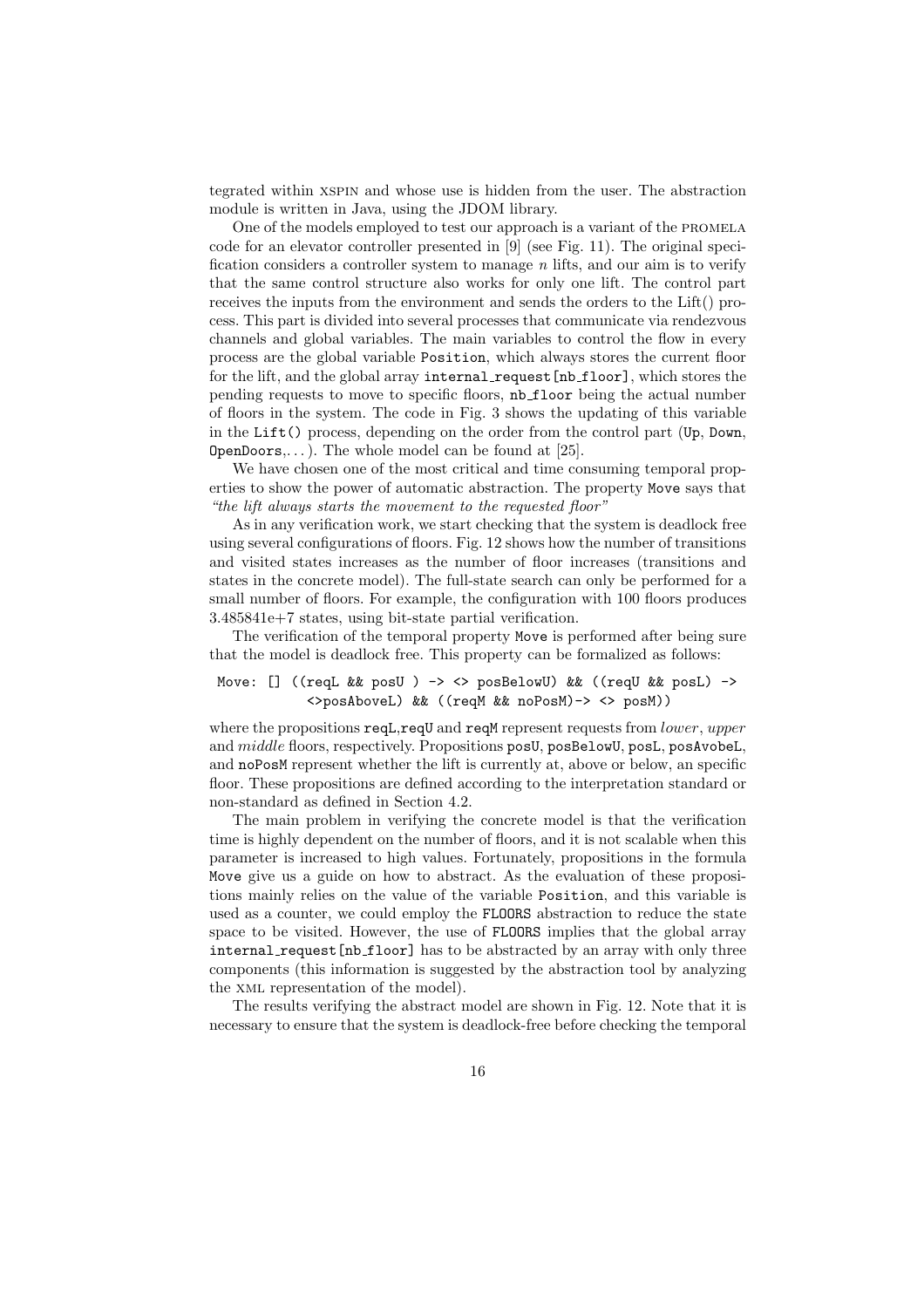

**Fig. 12.** Verification results

property Move. In this way, we can apply all the practical results related to the verification of universal temporal properties. Property Move is satisfied by all the analyzed configurations, but as expected, the number of visited states is very small compared to the concrete model. Furthermore, the variation of the number of states is linear with respect to the number of floors. Using the results in Theorem 2, the verification of Move in the abstract model gives us information about the behavior of the original model.

# **7 Discussion**

The use of xml provides new interesting capabilities compared to other tools that perform abstraction for model transformation. In particular, the encoding of abstraction functions with xml allows us to extend the classical definition of abstract operations with new information. For example, the infolevel attribute defines the precision in the underlying lattice. The tags test and effect can support executability conditions (a key element in PROMELA).

In general, the use of xml for representing both the model and the abstraction functions provides interesting advantages regarding static analysis of models. We can easily find information about variable dependence, type inference, etc., which are very useful in helping users to select the abstraction functions. And in particular, we can improve the evaluation of heterogeneous expressions. For example, if the variable x has been abstracted with the classical SIGN abstraction that approximates each integer number by one of the elements of the set  $\{neg, zero, pos\}$ , and the variable y in the instruction  $x = x + y + 1$  has not been abstracted, then it is possible to produce results with different degrees of precision. With our way of storing the expression and the abstraction, it is easy to discover that the concrete sum  $y + 1$  must be the first expression to be executed in order to obtain the most precise result.

As regards non-determinism due to the loss of information when executing abstract operations, we use specific abstract constants instead of sets of constants as employed in [5]: for example, we use the value *noupper* instead of the set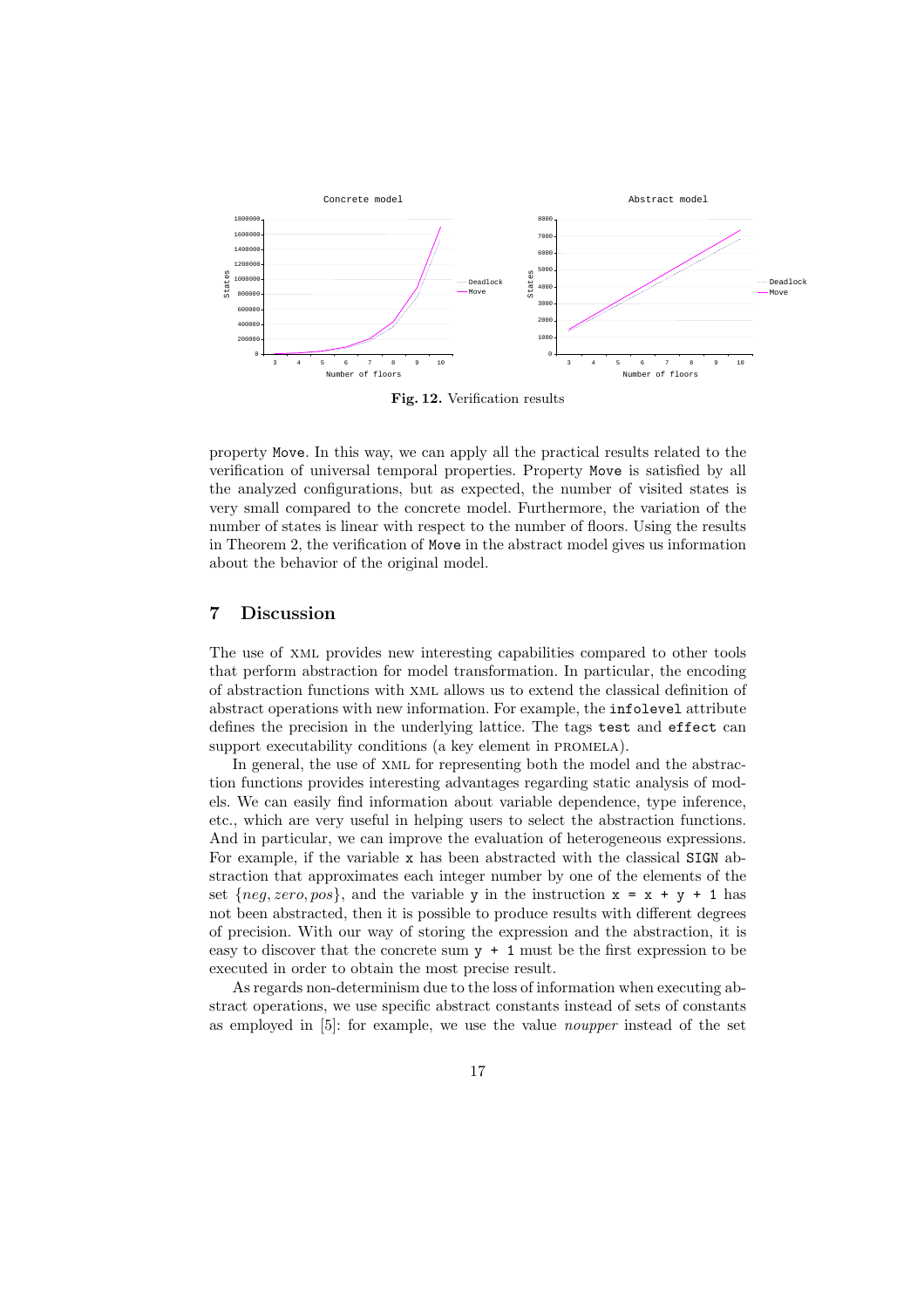{lower, middle}. From the implementation point of view, the use of sets implies utilizing non-deterministic assignments when updating variables abstracted. In contrast, the use of specific constants removes the use of non-deterministic assignments. The first case provokes the direct creation of several branches, while our method allows us to delay this creation until a test over the updated variable is found. Furthermore, the use of constants does not make counterexample analysis more difficult, particularly when abstract counterexamples correspond to deterministic traces [24, 23].

# **8 Conclusions and Further work**

We have presented the actual state of  $\alpha$ SPIN, a tool for abstracting models in the context of explicit model checking. Documentation and current and future versions of  $\alpha$ SPIN can be found at [25]. The most novel contribution of this work is to exploit the characteristics of xml as the intermediate language to support the abstraction process. This unusual application of xml defines a languageindependent framework to develop tools for abstract model checking.

Our future work is oriented in two directions. The first is to add functionality to αspin, including features such as a friendly GUI to create new abstraction functions, and strategies to automatically analyze their correctness using PVS. The other line of work is to improve counterexample analysis. Current works on this subject have been developed mainly for symbolic model checking. We are now interested in finding new strategies for explicit model checking, which are usually based on the analysis of deterministic traces.

# **References**

- 1. E. Clarke, E. A. Emerson, and A. Sistla. Automatic verification of finite-state concurrent systems using temporal logic specifications. ACM Trans. on Programming Languages and Systems, 8(2):244–263, 1986.
- 2. E. Clarke, O. Grumberg, S. Jha, Y. Lu, and H. Veith. Counterexample-guided abstraction refinement. In Proc. of the Int. Conf. on Computer Aided Verification-CAV'00, volume 1855 of Lecture Notes in Computer Science, pages 154–169, 2000.
- 3. E. Clarke, O. Grumberg, and D. Long. Model checking and abstraction. ACM Trans. on Programming Languages and Systems, 16(5):1512–1245, 1994.
- 4. E. Clarke, O. Grumberg, and D. Peled. Model Checking and abstraction The MIT Press, 2000
- 5. J. Corbett, M. Dwyer, J. Hatcliff, L. Shawn, C. Pasareau, and H. Zheng. Bandera: Extracting finite-state models from java source code. In Proc. Int. Conf. On Software Engineering, pages 439 – 448, 2000.
- 6. P. Cousot and R. Cousot. Abstract interpretation: A unified lattice model for static analysis of programs by construction or approximation of fixpoints. In Proc. of ACM Symp. on Principles of Programming Languages, pages 238–252, 1977.
- 7. D. Dams, R. Gerth, and O. Grumberg. Abstract interpretation of reactive systems. ACM Transactions on Programming Languages and Systems, 19(2):253–291, 1997.